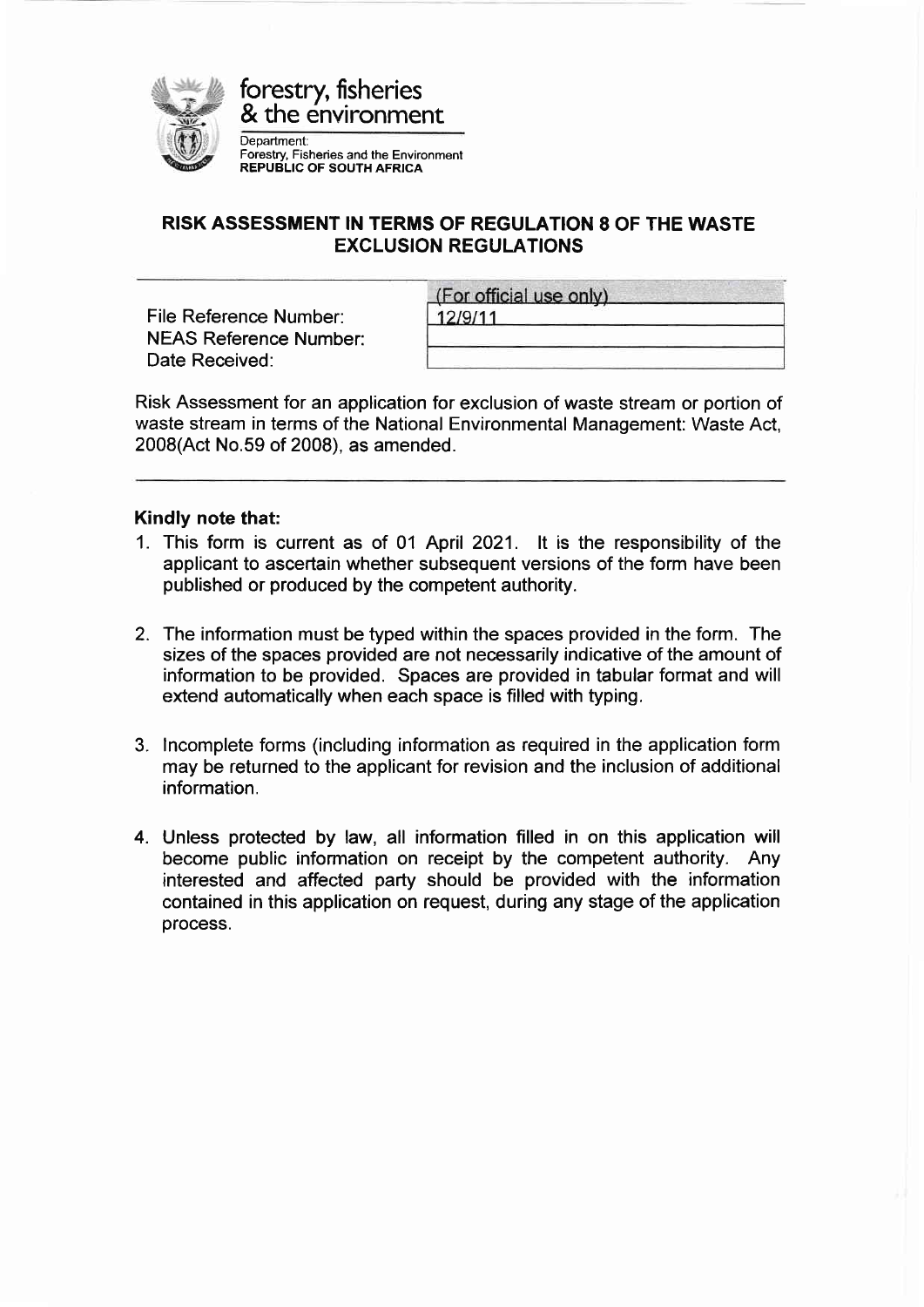| <b>BACKGROUND INFORMATION</b> |                                                       |
|-------------------------------|-------------------------------------------------------|
| <b>APPLICANT</b>              | SA Steel Mills (Pty) Ltd                              |
| <b>CONTACT PERSON</b>         |                                                       |
| <b>NAME</b>                   | <b>Ms Fatima Rawjee</b>                               |
| <b>ADDRESS</b>                | Old Kookfontein Farm, Main Kookfontein Road, Meyerton |
| <b>E-MAIL ADDRESS</b>         | fatima@sasteelmill.co.za                              |
| <b>TELEPHONE</b>              | 016 362 6045                                          |
| <b>CELL PHONE</b>             | 072 667 8508                                          |

| <b>WASTE GENERATING FACILITIY OR FACILITIES</b>      |                                                                     |                 |           |            |                  |        |
|------------------------------------------------------|---------------------------------------------------------------------|-----------------|-----------|------------|------------------|--------|
| PHYSICAL ADDRESS OF FACILITY<br><b>OR FACILITIES</b> | Old Kookfontein Farm, Main Kookfontein Road, Meyerton               |                 |           |            |                  |        |
| <b>GPS CO-ORDINATES AT CORNERS</b>                   |                                                                     | <b>LATITUDE</b> |           |            | <b>LONGITUDE</b> |        |
| OF WASTE GENERATING FACILITY                         |                                                                     |                 |           |            |                  |        |
| <b>OR FACILITIES</b>                                 |                                                                     |                 |           |            |                  |        |
| 1                                                    | 26°                                                                 | 34 <sup>°</sup> | 15.38"    | 27°        | 59 <sup>°</sup>  | 16.92" |
|                                                      | 26°                                                                 | $33^{\circ}$    | 52.01"    | $27^\circ$ | 59 <sup>th</sup> | 36.00" |
| 3                                                    | $26^{\circ}$                                                        | $34^{\circ}$    | 03.52"    | $27^\circ$ | 59 <sup>t</sup>  | 49.65" |
| 4                                                    | 26°                                                                 | 34 <sup>1</sup> | 15.23"    | 27°        | 59 <sup>t</sup>  | 54.56" |
| 5                                                    | 26°                                                                 | 34 <sup>′</sup> | 23.20"    | $27^\circ$ | 59 <sup>°</sup>  | 53.10" |
| 6                                                    | 26°                                                                 | 34'             | $23.15$ " | $27^\circ$ | 59 <sup>′</sup>  | 47.45" |
|                                                      | 26°                                                                 | $34^{\circ}$    | 18.31"    | $27^\circ$ | 59 <sup>°</sup>  | 36.39  |
| 8                                                    | $26^\circ$                                                          | $34^{t}$        | 19.72"    | $27^\circ$ | 59 <sup>°</sup>  | 26.68" |
| 9                                                    | $26^\circ$                                                          | $34^{i}$        | 18.10"    | $27^\circ$ | 59 <sup>°</sup>  | 20.93" |
| <b>WASTE STREAM OR PORTION OF A</b>                  | Slag, which is a by-product generated from the secondary steel      |                 |           |            |                  |        |
| <b>WASTE STREAM TO BE EXCLUDED</b>                   | making processes at the steel plant.                                |                 |           |            |                  |        |
| <b>FROM THE DEFINITION OF WASTE</b>                  |                                                                     |                 |           |            |                  |        |
|                                                      | Slag: Iron will be recovered from the slag and reused in the steel- |                 |           |            |                  |        |
|                                                      | making process. The remaining waste from the slag will be used      |                 |           |            |                  |        |
| <b>BENEFICIAL USE/S</b>                              | in aggregate for road building.                                     |                 |           |            |                  |        |

| <b>WASTE GENERATING PROCESS</b> |                                                                    |
|---------------------------------|--------------------------------------------------------------------|
|                                 | Steel scrap is delivered to site by road transport. After weighing |
|                                 | at the weigh bridge the steel scrap is segregated, prepared,       |
|                                 | classified and accordingly stocked in the scrap storage area.      |
|                                 | Prepared steel scrap is bought to the melting shop and fed into    |
|                                 | the furnace/s from an overhead crane. The scrap steel is melted    |
|                                 | in the furnaces. Slag (impurities from the steel) forms on top of  |
|                                 | the molten steel in the furnaces. This is poured off the molten    |
|                                 | steel. The molten steel is tapped out of the furnace to a ladle    |
|                                 | refining furnace where it undergoes refining. After attaining the  |
|                                 | final chemical composition and appropriate temperature of the      |
|                                 | molten steel, the ladle is taken to the Continuous Casting         |
|                                 | Machine (CCM) for billet casting. In continuous casting, the       |
| DETAILED DESCRIPTION OF WASTE   | molten metal is cast into a water-cooled die, which is open at the |
| <b>GENERATING PROCESS1</b>      | bottom. The die gives the desired form to the product. Through     |

<sup>1</sup> A process flow chart must be attached with this form for the process description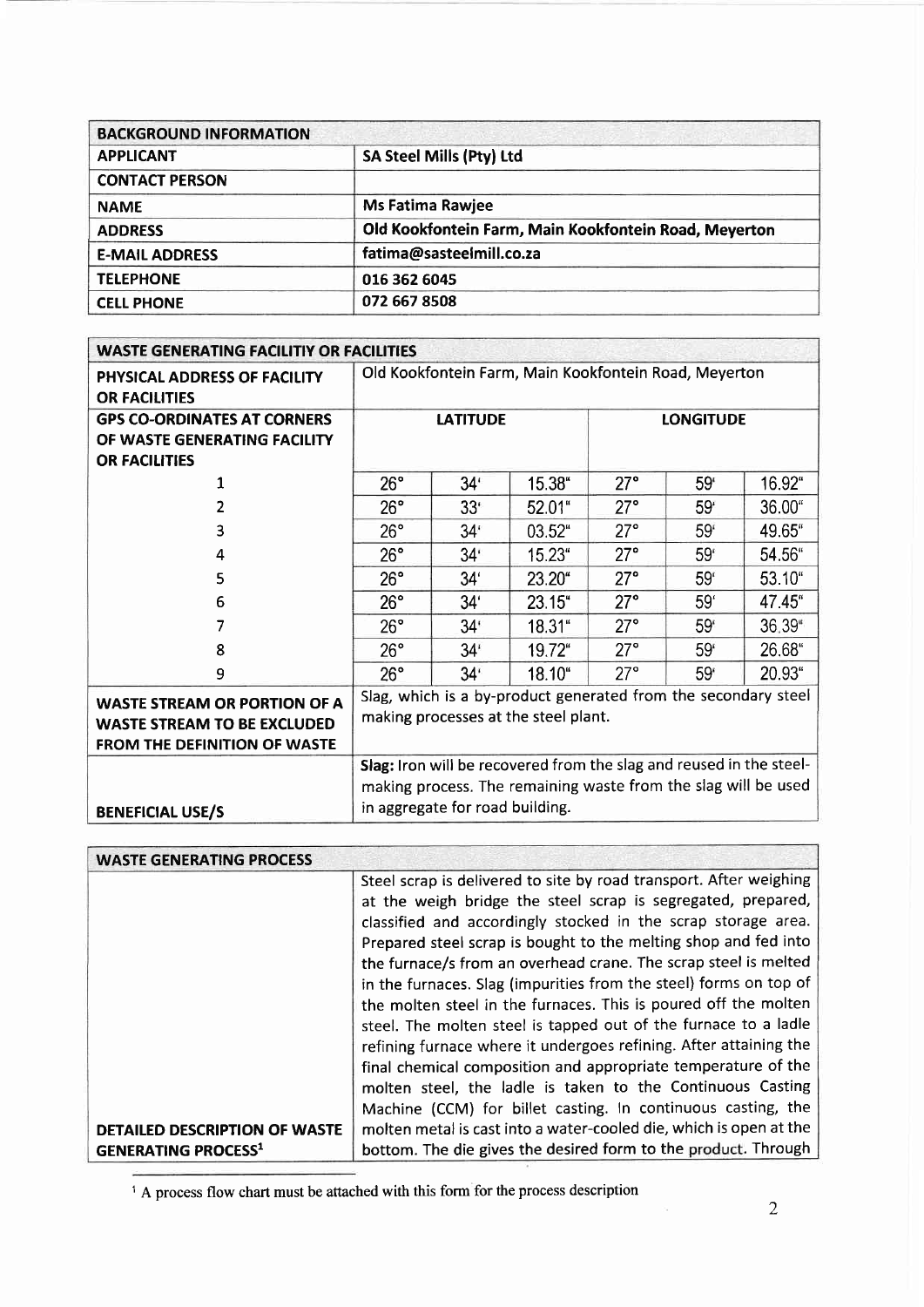|                                                  | intensive cooling, the outside of the metal product solidifies,<br>while it is slowly pulled out of the mould. Through continuous<br>pouring and extraction, the product gets longer. After horizontal<br>straightening, a mechanical shear cuts the billet into the desired<br>length. From here the billets are either fed hot into the mills for<br>further processing or the steel billets are stacked on a cooling<br>bed. Hereafter the billets are temporarily stored on site before<br>dispatch by road transport or by later use in the mills where they<br>are re-heated for rolling in the re-heating furnaces.<br>At the steel rolling mills, the steel billets undergo a three-phase<br>hot rolling process to form "standard" steel products. Billets are<br>fed into the mills and pass-through rollers which rolls the billets<br>a little thinner each time until they start to form the desired<br>shape. At the finishing section the end products are passed onto<br>a colling bed and then through a straightener, cut to length using<br>cold shearing machines, Randoms are selected and set aside and<br>first grade products are packaged and stacked for dispatch via<br>road transport vehicles. |                |
|--------------------------------------------------|-----------------------------------------------------------------------------------------------------------------------------------------------------------------------------------------------------------------------------------------------------------------------------------------------------------------------------------------------------------------------------------------------------------------------------------------------------------------------------------------------------------------------------------------------------------------------------------------------------------------------------------------------------------------------------------------------------------------------------------------------------------------------------------------------------------------------------------------------------------------------------------------------------------------------------------------------------------------------------------------------------------------------------------------------------------------------------------------------------------------------------------------------------------------------------------------------------------------------------|----------------|
|                                                  | Air emissions from the furnaces are managed by a pollution<br>control system whereby the fumes are extracted and cleaned<br>prior to being released. The impurities that are removed from the<br>emissions, in the form of zinc dust, are collected in bags.                                                                                                                                                                                                                                                                                                                                                                                                                                                                                                                                                                                                                                                                                                                                                                                                                                                                                                                                                                |                |
|                                                  | Mill scale is the surface of the billets (and to a lesser degree the<br>long products) that flakes off during the cooling (and shaping and<br>rolling) process/es.                                                                                                                                                                                                                                                                                                                                                                                                                                                                                                                                                                                                                                                                                                                                                                                                                                                                                                                                                                                                                                                          |                |
|                                                  | Refractory bricks are used to line the furnaces. These break from<br>the intensive heat and need to be replaced.                                                                                                                                                                                                                                                                                                                                                                                                                                                                                                                                                                                                                                                                                                                                                                                                                                                                                                                                                                                                                                                                                                            |                |
|                                                  | Oil is burned to power the reheating furnaces at the mill. The<br>used oil will be re-refined/ processed for re-use.                                                                                                                                                                                                                                                                                                                                                                                                                                                                                                                                                                                                                                                                                                                                                                                                                                                                                                                                                                                                                                                                                                        |                |
|                                                  | Refer to Annexure 2 for the Process Flow Diagram.                                                                                                                                                                                                                                                                                                                                                                                                                                                                                                                                                                                                                                                                                                                                                                                                                                                                                                                                                                                                                                                                                                                                                                           |                |
| PRODUCTION PROCESS FLOW<br><b>CHART ATTACHED</b> | <b>YES</b>                                                                                                                                                                                                                                                                                                                                                                                                                                                                                                                                                                                                                                                                                                                                                                                                                                                                                                                                                                                                                                                                                                                                                                                                                  | АO             |
| <b>WASTE CLASSIFICATION</b>                      | <b>HAZARDOUS</b>                                                                                                                                                                                                                                                                                                                                                                                                                                                                                                                                                                                                                                                                                                                                                                                                                                                                                                                                                                                                                                                                                                                                                                                                            | <b>GENERAL</b> |
| IF HAZARDOUS LIST THE HAZARDS<br>OF THE WASTE    | Not Applicable                                                                                                                                                                                                                                                                                                                                                                                                                                                                                                                                                                                                                                                                                                                                                                                                                                                                                                                                                                                                                                                                                                                                                                                                              |                |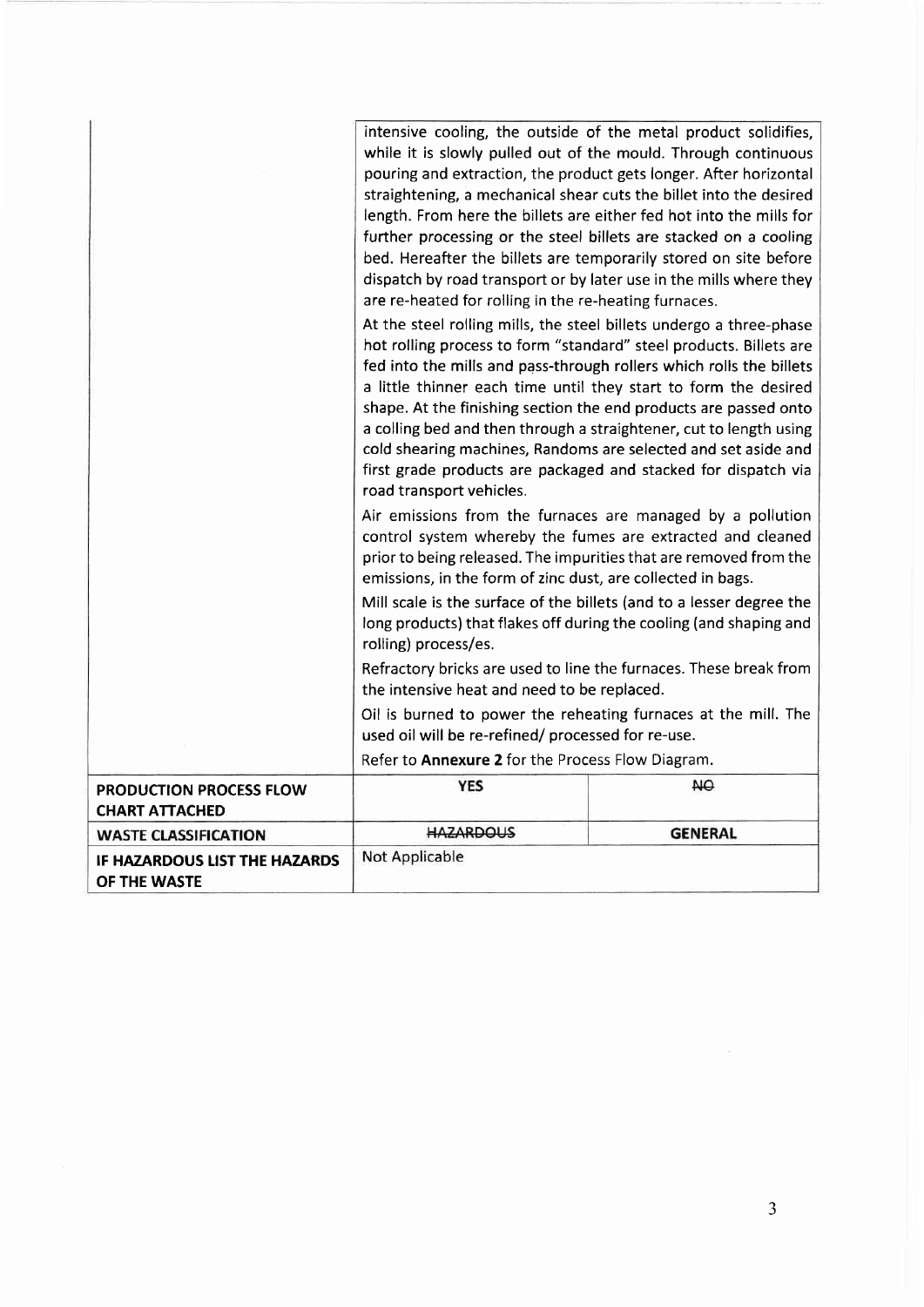# RISK ASSESSMENT WITHOUT MITIGATION

| <b>Activity</b>                                                                                                                                                                                         | <b>Risk Description</b>                                                                                                                                                                             | <b>Environmental</b>                                  |               |             | <b>Assessment of Risk</b> |                 |                | <b>Significance</b> |
|---------------------------------------------------------------------------------------------------------------------------------------------------------------------------------------------------------|-----------------------------------------------------------------------------------------------------------------------------------------------------------------------------------------------------|-------------------------------------------------------|---------------|-------------|---------------------------|-----------------|----------------|---------------------|
|                                                                                                                                                                                                         |                                                                                                                                                                                                     | <b>Receptors</b>                                      | <b>Impact</b> | Probability | <b>Magnitude</b>          | <b>Duration</b> | <b>Scale</b>   |                     |
| Steel making<br>processes including,<br>but not limited to:<br>Steel scrap<br>delivery and sorting<br>Melting of the steel                                                                              | The processes and<br>associated activities<br>(vehicle movement) are<br>noisy and could impact<br>on the surrounding<br>properties.                                                                 | Surrounding<br>community sense of<br>place            | Negative      | 2           | $\overline{2}$            | 5               | $\overline{2}$ | 18 Low              |
| scrap in the<br>furnaces<br>Casting of the steel<br>billets<br>plant.<br>Reheating the<br>billets (when<br>needed)<br>Rolling the billets to<br>form end products<br>Sorting and<br>dispatching the end | The processes involve<br>many health risks and<br>hazards to the workers<br>and employees at the                                                                                                    | Human health and<br>safety                            | Negative      | 4           | 6                         | 5               |                | 48 Moderate         |
| products.<br>Storage of steel scrap.                                                                                                                                                                    | The improper storage of<br>steel scrap could result<br>in stormwater pollution<br>and subsequently<br>pollution of natural water<br>resources or municipal<br>systems as well as soil<br>pollution. | Soil<br>Surface water quality<br>Ground water quality | Negative      | 3           | 4                         | 3               | $\overline{2}$ | 27 Low              |
| Storage of waste/ by-<br>products                                                                                                                                                                       | The improper storage of<br>waste/ by-products<br>generated from the<br>processes could result                                                                                                       | Soil<br>Surface water quality<br>Ground water quality | Negative      | 4           | 6                         | 3               | $\overline{2}$ | 44 Moderate         |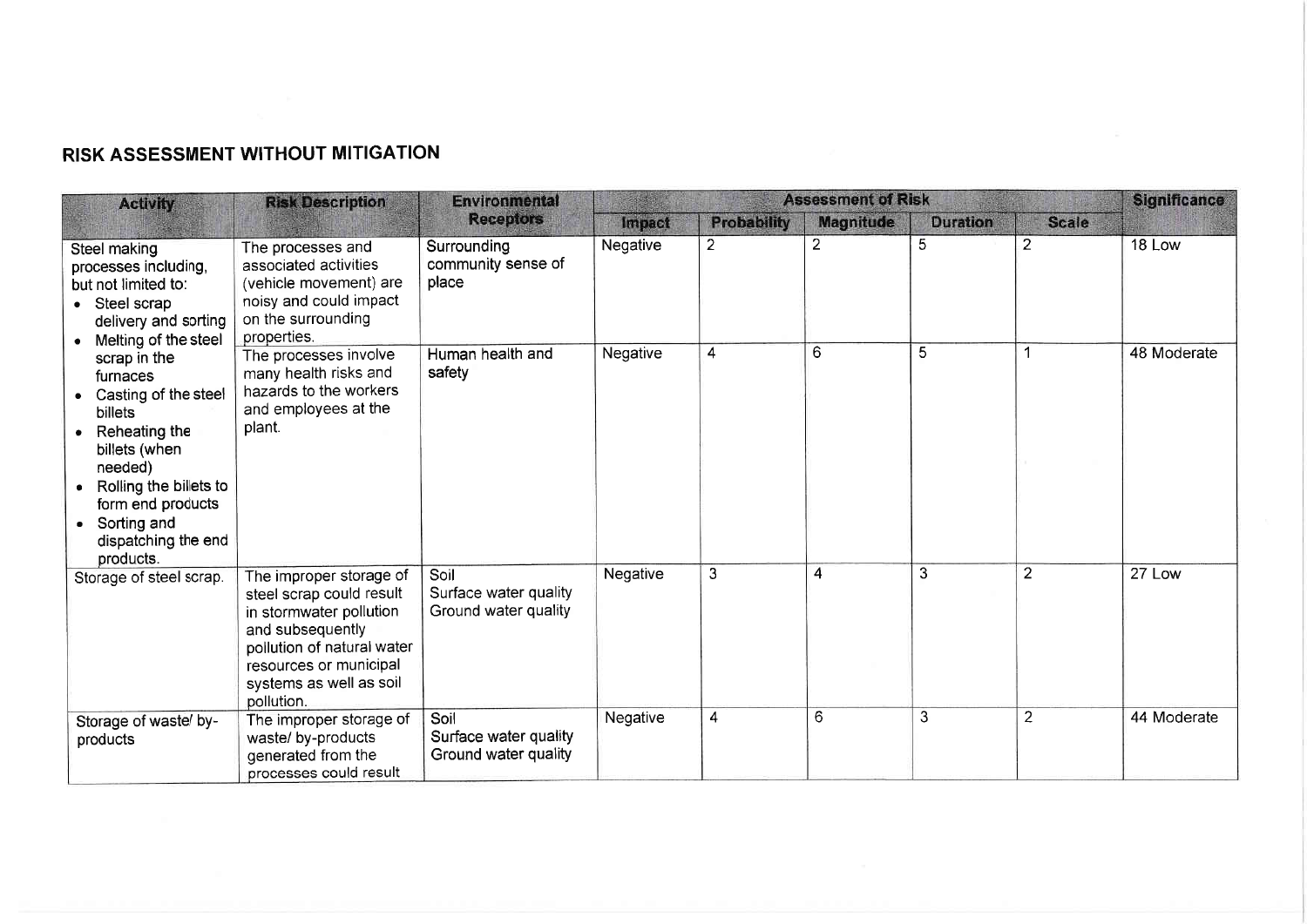|                                                               | in the pollution of natural<br>resources including soil,                                                                                |                                                                             |                 |                |    |                |                |             |
|---------------------------------------------------------------|-----------------------------------------------------------------------------------------------------------------------------------------|-----------------------------------------------------------------------------|-----------------|----------------|----|----------------|----------------|-------------|
|                                                               | surface water and<br>ground water.                                                                                                      |                                                                             |                 |                | 6  | 4              | $\overline{2}$ | 48 Moderate |
| Disposal or removal of<br>waste/ by-products<br>from the site | The improper disposal<br>or removal of waste/ by-<br>products generated from<br>the processes could                                     | Soil<br>Surface water quality<br>Ground water quality                       | Negative        | 4              |    |                |                |             |
|                                                               | result in the pollution of<br>natural resources<br>including soil, surface<br>water and ground water.                                   |                                                                             |                 |                |    |                |                | 30 Moderate |
| Use of groundwater for<br>the processes in the<br>plant       | The depletion of natural<br>resources through the<br>unauthorized use of<br>groundwater.                                                | Groundwater quantity                                                        | Negative        | $\overline{2}$ | 8  | 4              | $\overline{3}$ |             |
|                                                               | The risk of sinkhole<br>formation.                                                                                                      | Geology<br>Human health and<br>safety                                       | <b>Negative</b> | 3              | 10 | 5              | $\overline{2}$ | 51 Moderate |
| Storage and handling<br>of fuel and hazardous<br>substances   | Improper management<br>relating to the use of<br>hazardous substances<br>could result in pollution.                                     | Soil<br>Surface water quality<br>Ground water quality                       | Negative        | 4              | 6  | $\overline{4}$ | $\overline{2}$ | 48 Moderate |
|                                                               | Risk of fires or other<br>emergency situations<br>associated with the<br>possible improper<br>storage and handling of<br>fuel and other | Human health and<br>safety<br>Surrounding<br>community health and<br>safety | <b>Negative</b> | 3              | 8  | 5              | $\overline{2}$ | 45 Moderate |
| Effluent discharge                                            | hazardous substances.<br>Improper management<br>or discharge of effluent<br>(which does not meet<br>DWS and municipal                   | Soil<br>Surface water quality<br>Ground water quality                       | Negative        | 4              | 6  | 4              | 3              | 52 Moderate |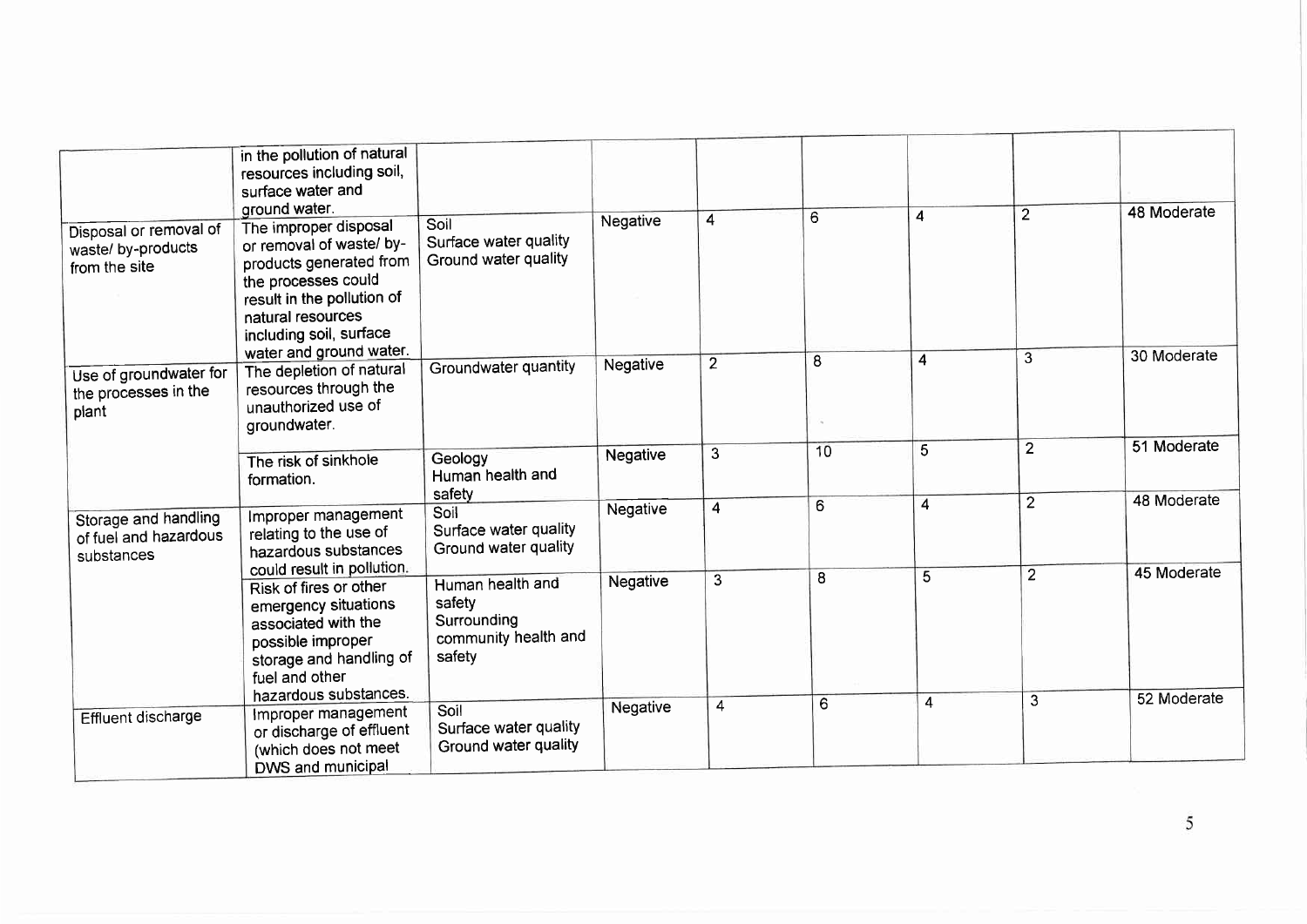|                                                                 | standards) could<br>contaminate soil and<br>water resources.                                                                                                                              |                                                                           |          |                |   |   |                |             |
|-----------------------------------------------------------------|-------------------------------------------------------------------------------------------------------------------------------------------------------------------------------------------|---------------------------------------------------------------------------|----------|----------------|---|---|----------------|-------------|
| Waste management<br>and storage                                 | Improper waste<br>management and<br>housekeeping could<br>have a negative impact<br>on the aesthetics of the<br>area and could be an<br>eye-sore to the<br>surrounding community.         | Surrounding<br>community sense of<br>place                                | Negative | $\overline{2}$ | 4 | 5 | $\overline{2}$ | 22 Low      |
| Air emissions from the<br>various furnaces and<br>coal gasifier | Air emissions from the<br>various processes and<br>activities on the site<br>could negatively impact<br>the surrounding<br>community as well as<br>the health of workers at<br>the plant. | Air quality<br>Human health<br>Surrounding<br>community sense of<br>place | Negative | 4              | 6 | 4 | 3              | 52 Moderate |

 $\mathcal{P}_\perp$ 

 $\tilde{\mathcal{A}}$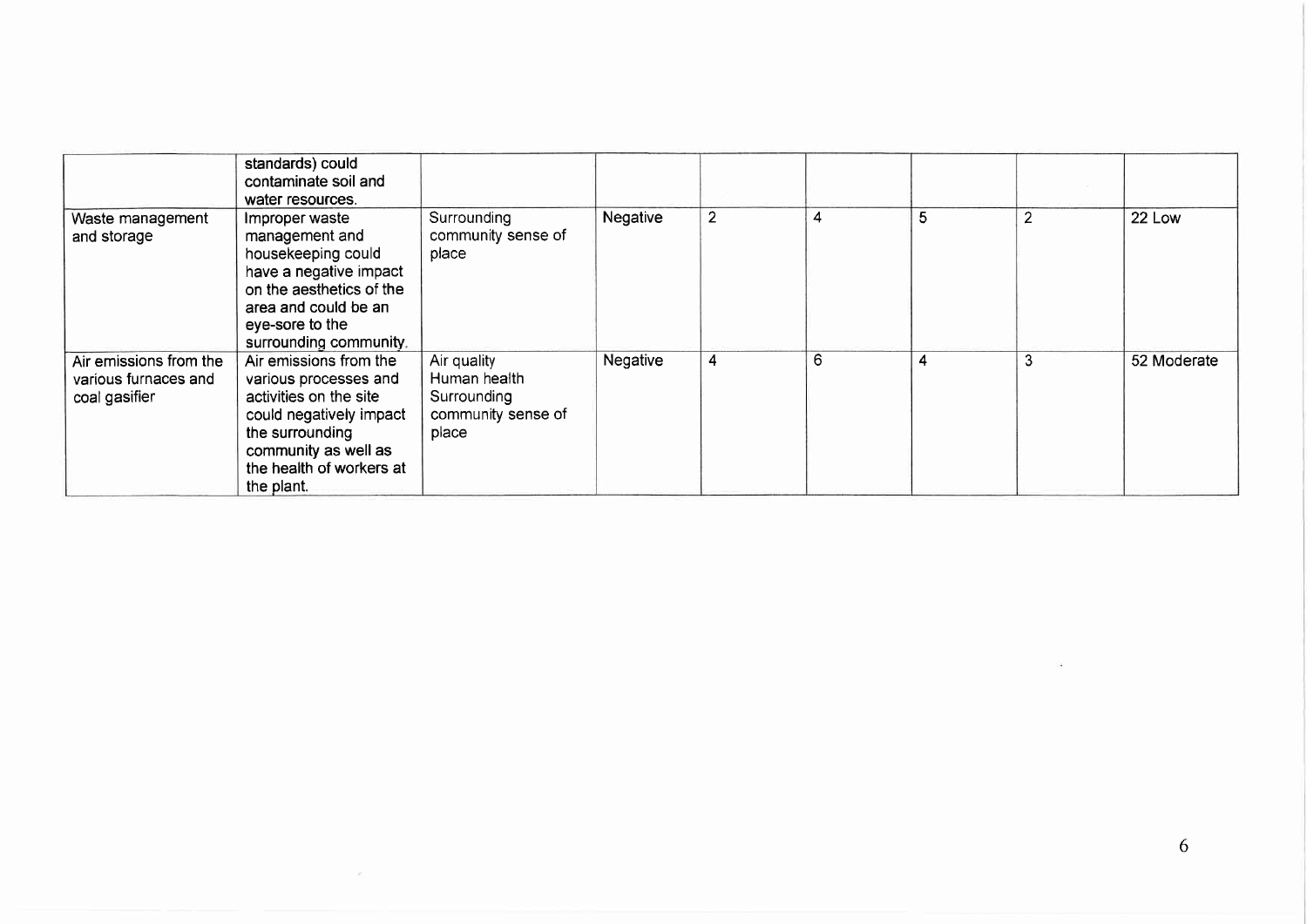The following factors and criteria must be used to assess the impacts of the activities:

| <b>CRITERIA</b>             |                                           |  |  |  |
|-----------------------------|-------------------------------------------|--|--|--|
| <b>Magnitude (Severity)</b> | <b>Duration</b>                           |  |  |  |
| $10 - \text{Very high}$     | 5 - Permanent (longer than 10<br>years)   |  |  |  |
| $8 - High$                  | $4 -$ Long term $(5 - 10$ years)          |  |  |  |
| $6 -$ Moderate              | 3 - Medium term (12 months to 5<br>years) |  |  |  |
| $4 - Low$                   | $2 -$ Short term (< 12 months)            |  |  |  |
| 2 - Minor                   | $1 -$ Immediate                           |  |  |  |
| <b>Scale</b>                | <b>Probability (Likelihood)</b>           |  |  |  |
| 5 - International           | $5 -$ Definite                            |  |  |  |
| 4 - National                | $4 -$ Highly probable                     |  |  |  |
| $3 - Regional$              | 3 - Medium probability                    |  |  |  |
| $2 - Local$                 | $2 -$ Low probability                     |  |  |  |
| $1 -$ Site only             | $1 -$ Improbably                          |  |  |  |
| $0 - None$                  | $0 - None$                                |  |  |  |

### Magnitude

Measures the size of the impact

#### **Duration**

Duration refers to the lifetime of the impact i.e., how long it will last

#### Scale

The scale refers to the extent of the impact

#### **Probability**

The probability refers to the chance of the impact to occur. The potential impact could be most likely to occur, unlikely, etc.

#### **Assessment of Significance of Impact**

Significance rating of the potential impact illustrates the importance of the impact itself. The size of the area affected by pollution may be extremely high, but the significance of this effect is dependent on the concentration or level of pollution in that area. ln order to determine the significance of an impact, the following method should be used:

Significance  $(S)$  = (Magnitude + Duration + Scale) x Probability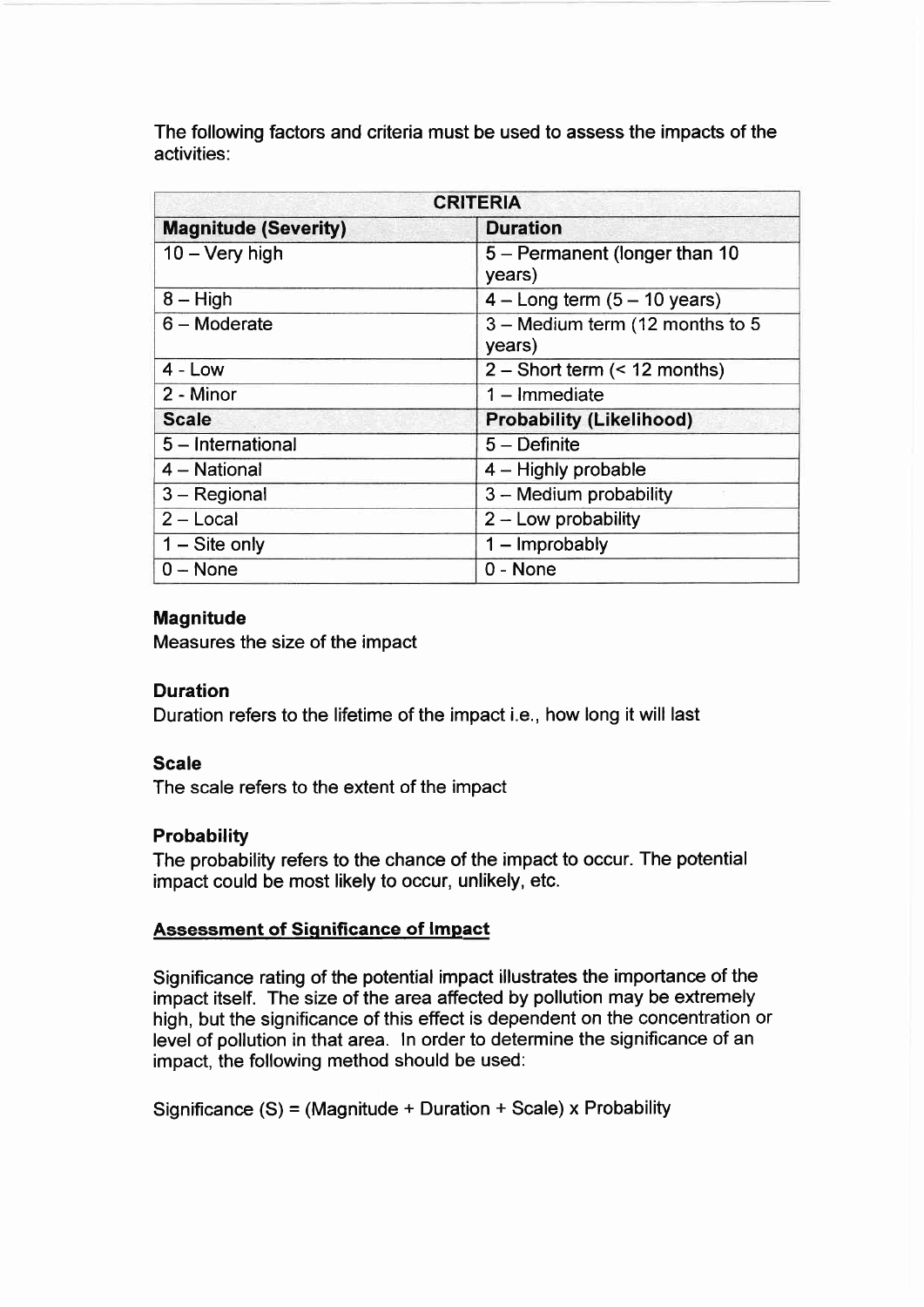The values of S must then be categorised as follows:

 $\bar{\nu}$ 

| <b>RATING</b> |                          | <b>DESCRIPTION</b>                                                                                                                                         |
|---------------|--------------------------|------------------------------------------------------------------------------------------------------------------------------------------------------------|
| SP > 60       | High significance        | An impact which could influence the decision about whether or to<br>proceed with the activities regardless of any possible mitigation                      |
| $SP$ 30 - 60  | Moderate<br>significance | An impact or benefit which is sufficiently important to require<br>management, and which could have an influence on the decision<br>unless it is mitigated |
| SP < 30       | Low significance         | Impacts with little real effect and which will not have an influence<br>on or require modification of the activities                                       |
| $+$           | Positive impact          | An impact that is likely to result in a positive consequence/effect                                                                                        |

ä